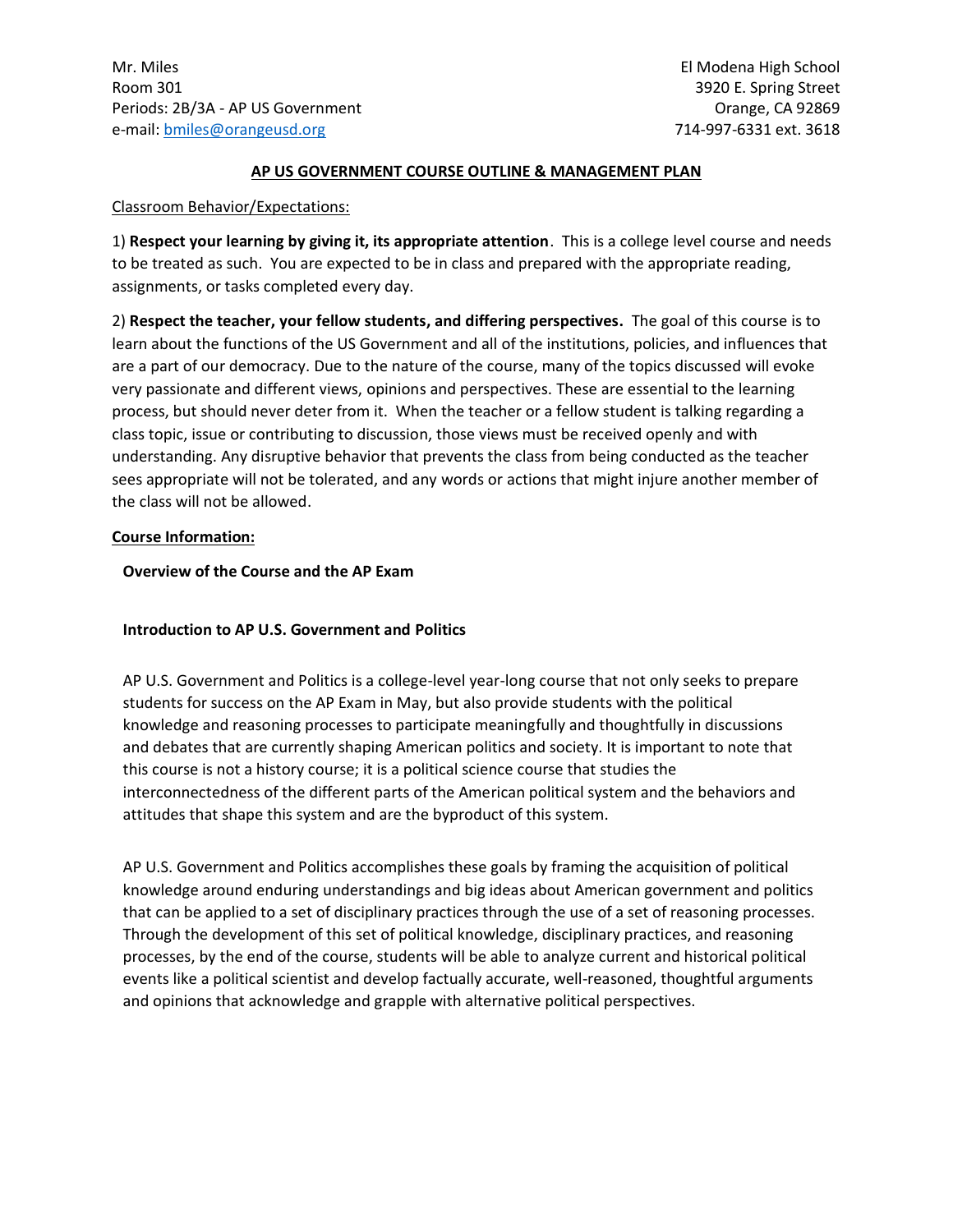This year-long course will meet for 100-minutes every other day on an alternating block. The course will be organized around the following units of study although the order of the units may vary from year to year:

Unit 1: Foundations of American Democracy (19 days)

Unit 2: Interactions Among Branches of Government (34 days)

Unit 3: Civil Liberties and Civil Rights (18 days)

Unit 4: American Political Ideologies and Beliefs (13 days)

Unit 5: Political Participation (26 days)

The course also consists of:

- A one-class period review day in each unit
- A unit exam at the end of each unit
- A week for civic engagement project presentations at the end of the course
- Two weeks of review for the AP Exam at the end of the course

The political knowledge, enduring understandings, and big ideas acquired and developed in each unit will be applied to the disciplinary practices using the reasoning processes outlined below.

#### **Overview of the AP Exam and Keys to AP Exam Success**

The AP U.S. Government and Politics Exam will be comprised of the following sections:

Multiple-Choice Questions:

Number of Questions: 55

Structure – The questions on multiple choice will ask students to:

- Analyze and compare political concepts
- Analyze and interpret quantitative, text-based, and visual sources
- Apply course concepts, foundational documents, and Supreme Court decisions in a variety of hypothetical and real-world scenarios

Timing: One hour and 20 minutes

Percentage of Total Exam: 50%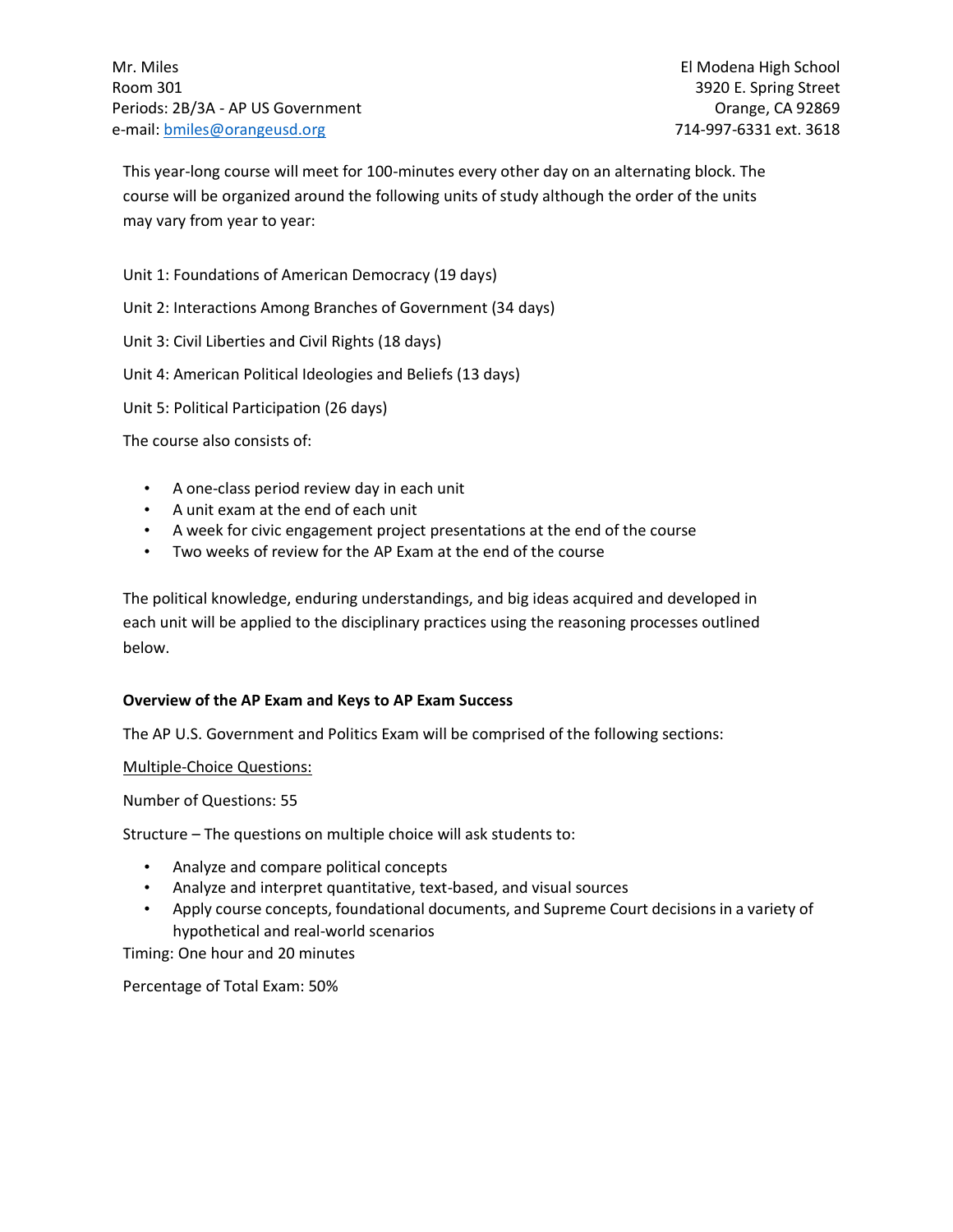Free-Response Questions:

Number of Questions: 4

Structure – The four questions on the free response will ask students to:

- Apply political concepts in real-world scenarios
- Compare the decisions and implications of different Supreme Court cases
- Analyze quantitative data
- Develop an argument using required foundational documents as evidence Timing: One hour and 40 minutes

Percentage of Total Exam: 50%

As the breakdown of the AP Exam highlights, success in this course and on the AP Exam requires far more than the memorization of political knowledge. Success in this course and on the AP Exam requires connection-making with the aim of being able to analyze political information, regardless of the format the information is presented, and develop a factually accurate, thoughtful, and wellreasoned opinion regarding this information. The different pieces of the course fit together in pursuit of this aim through course content and big ideas, reasoning processes, and disciplinary practices.

# **Course Content and Big Ideas**

The course content consists of the essential political knowledge that will be synthesized in the construction of enduring understandings and big ideas about American government and politics. The big ideas that connect the content in the course units include:

- Constitutionalism (CON)
- Liberty and Order (LOR)
- Civic Participation in a Representative Democracy (PRD)
- Competing Policy-Making Interests (PMI)
- Methods of Political Analysis (MPA)

# **Reasoning Processes**

The reasoning processes are the thought processes that will facilitate connection-making and analysis in the pursuit of effectively executing the disciplinary practices in the course. In other words, the reasoning processes form the cognitive bridge between the course content/big ideas and the disciplinary practices. The reasoning processes in this course include:

- Definition/Classification: Demonstrating knowledge of course concepts
- Explain Process: Explaining political processes
- Explain Causation: Explaining causes and effects of political principles, institutions, processes, and behaviors
- Explain Comparison: Explaining similarities and differences among political principles, institutions, processes, and behaviors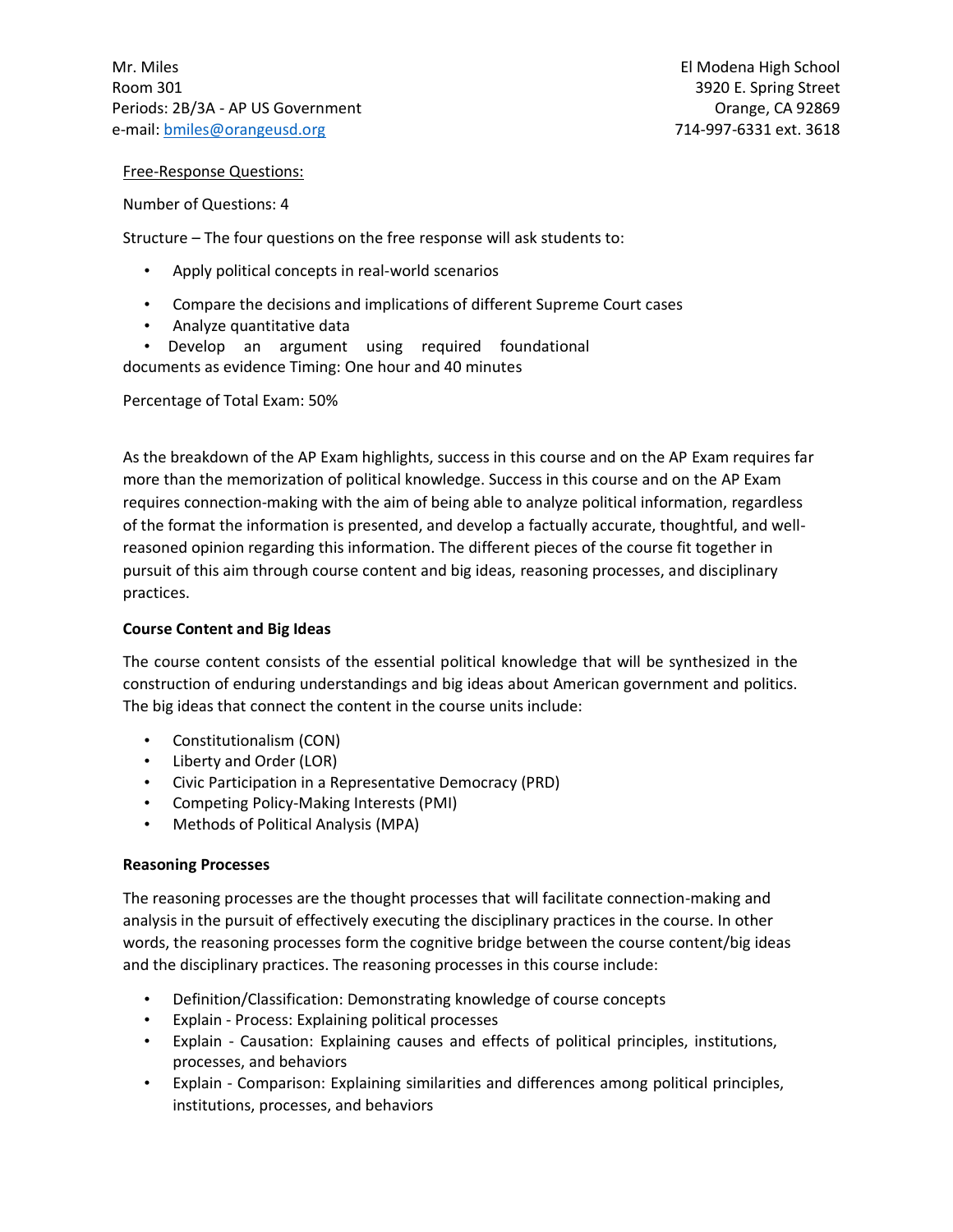### **Disciplinary Practices**

The disciplinary practices are the tasks students will apply to the course content using the reasoning processes. Becoming proficient in these disciplinary practices gives students the tools to analyze political information, regardless of the format, and develop a factually accurate, thoughtful, and well-reasoned argument or opinion about an issue related to American government and politics. The disciplinary practices in this course include:

- Practice 1: Apply political concepts and processes to scenarios in context
- Practice 2: Apply Supreme Court decisions
- Practice 3: Analyze and interpret quantitative data represented in tables, charts, graphs, maps, and infographics
- Practice 4: Read, analyze, and interpret foundational documents and other text-based and visual sources
- Practice 5: Develop an argument in essay format

Every AP Exam question fuses course content, reasoning processes, and disciplinary practices. Thus, in-class and outside of class assignments will focus on the acquisition of course content and the application of course content to disciplinary practices using reasoning skills.

# **Required Course Texts and Additional Resources**

#### **Textbook and Online Resources**

Each student will check out a copy and be assigned digital access to online content of the following textbook at the beginning of the course:

*Harrison, American Democracy Now (AP 5th Edition), McGraw Hill Education, 2017.*

Additionally, students will have access to the following free online resources:

- AP United States Government and Politics reading skills lessons This resource contains all of the required Supreme Court cases and foundational documents, along with close reading and discussion questions and activities.
- *Oyez*  This online database provides succinct and accessible overviews for all Supreme Court cases.
- The National Constitution Center's Interactive Constitution This online resource is an annotated U.S. Constitution that includes essays from multiple perspectives that frame the debates underlying key clauses and provisions of the U.S. Constitution. The National Constitution Center also has a blog that applies constitutional principles to current events.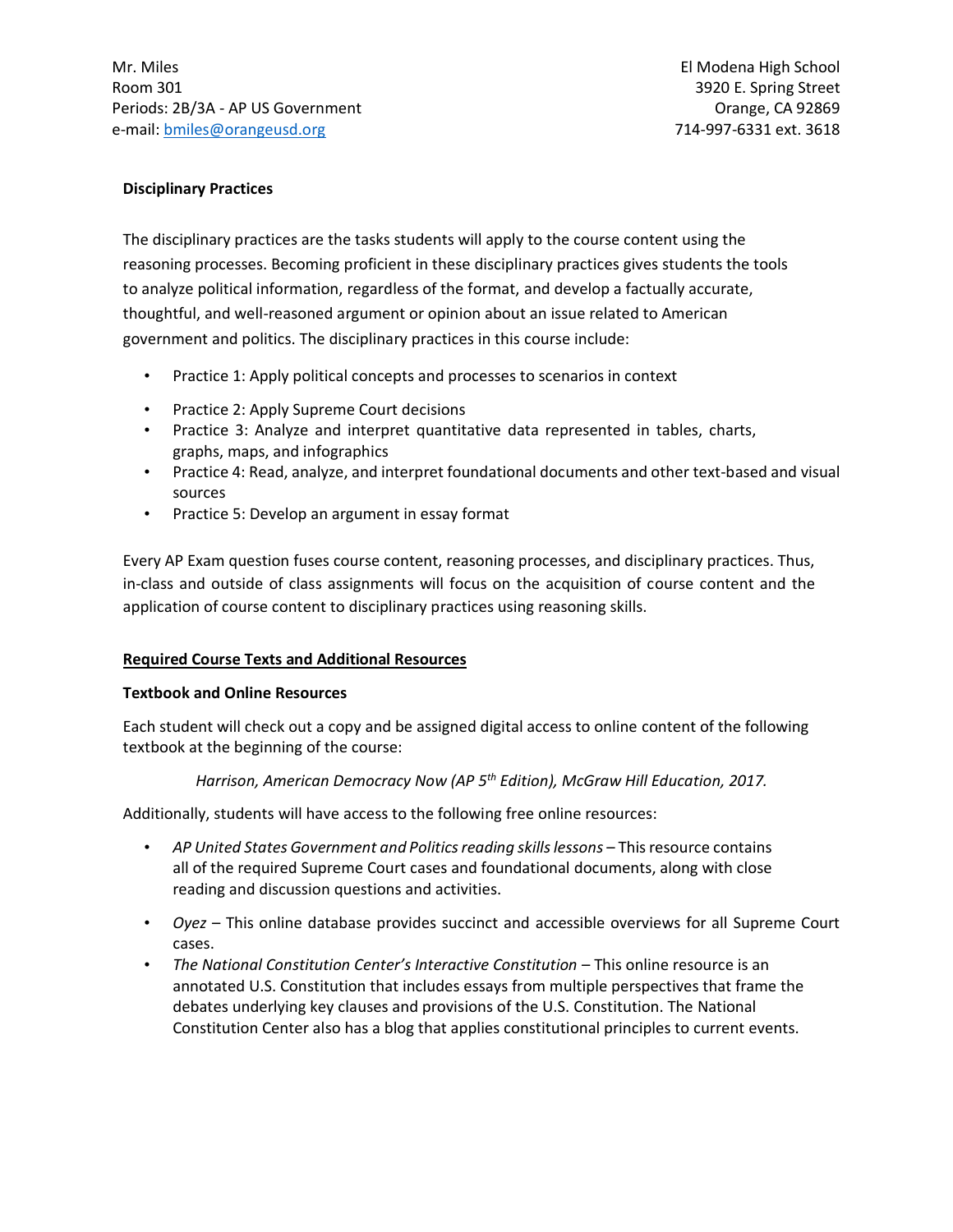# **Required Supreme Court Cases**

This course will incorporate the analysis of the following 15 required Supreme Court cases:

- Marbury v. Madison (1803)
- McCulloch v. Maryland (1819)
- Schenck v. United States (1919)
- Brown v. Board of Education (1954)
- Baker v. Carr (1961)
- Engel v. Vitale (1962)
- Gideon v. Wainwright (1963)
- Tinker v. Des Moines Independent Community School District (1969)
- New York Times Company v. United States (1971)
- Wisconsin v. Yoder (1972)
- Roe v. Wade (1973)
- Shaw v. Reno (1993)
- United States v. Lopez (1995)
- McDonald v. Chicago (2010)
- Citizens United v. Federal Election Commission (FEC) (2010)

For each of these cases, the facts, issues, holdings, and reasoning underlying the majority and dissenting opinions can be found through the Oyez database online. Oyez also has an app that can be downloaded to smartphones. Students will be required to complete multiple assignments analyzing and comparing these cases with other non-required cases.

The list above is not an exhaustive list of the Supreme Court cases that will be analyzed and discussed in this course. Additionally, students will have access to various other sources which include information and majority/dissenting opinion excerpts for cases that complement the required cases, such as:

- Gonzales v. Raich (2005) to go along with the analysis of McCulloch v. Maryland (1819)
- Heart of Atlanta Motels v. United States (1964) to go along with the analysis of United States v. Lopez (1995)
- Zelman v. Simmons-Harris (2002) to go along with the analysis of Engel v. Vitale (1962)
- Morse v. Frederick (2007) to go along with the analysis of Tinker v. Des Moines (1969)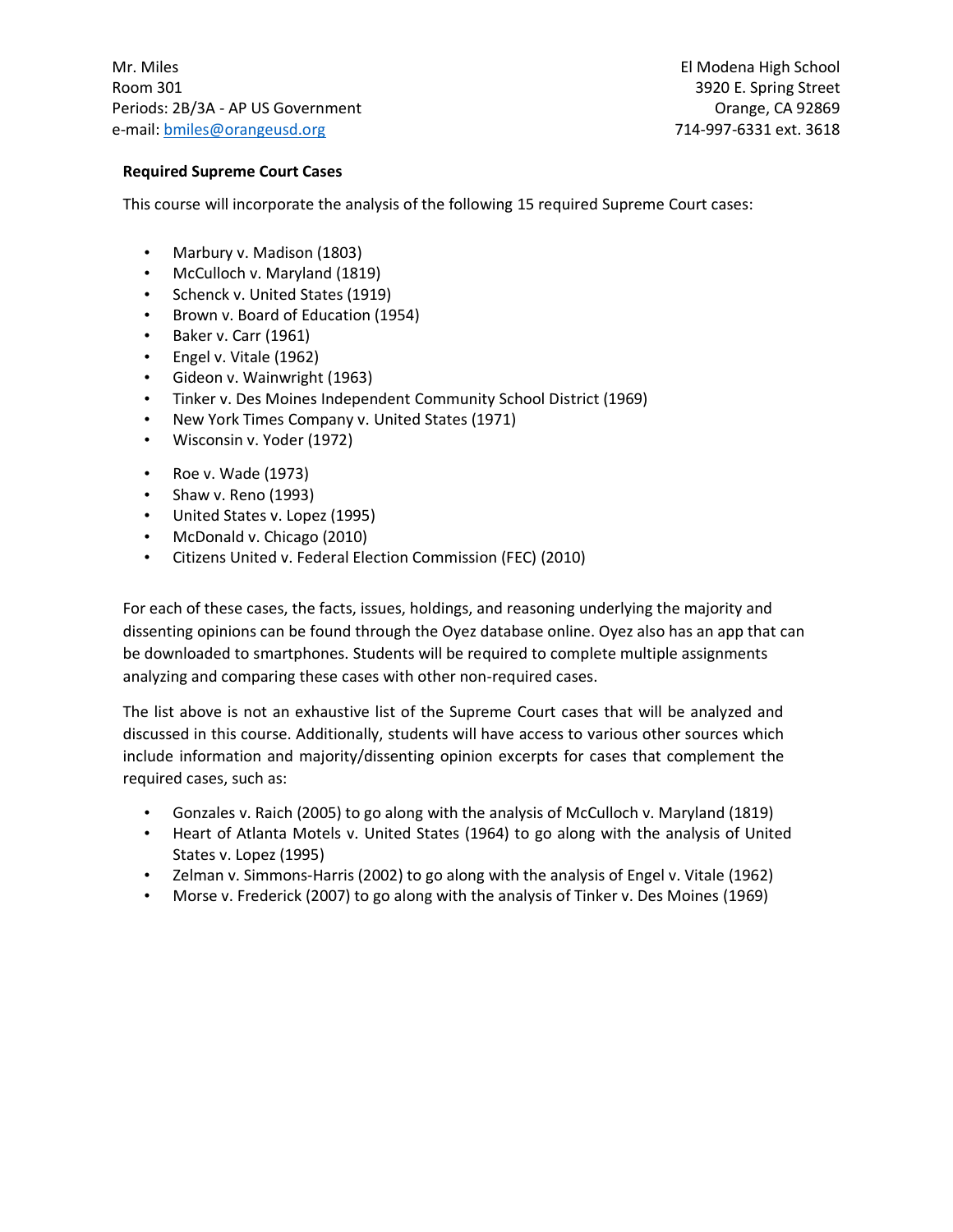### **Required Foundational Documents**

This course will incorporate the analysis and discussion of nine required foundational documents to help understand the context and beliefs of the founders and their critics and the debates surrounding the writing and ratification of the U.S. Constitution:

- The Declaration of Independence
- The Articles of Confederation
- *Federalist No. 10*
- *Brutus No. 1*
- *Federalist No. 51*
- The Constitution of the United States
- *Federalist No. 70*
- *Federalist No. 78*
- "Letter from Birmingham Jail"

To aid in the analysis of these foundational documents, students will also have access to online supplemental activities from the textbook publisher. These online activities contain strategies for analyzing the required foundational documents and a sampling of related readings, including:

- Excerpts from Locke's *Second Treatise of Civil Government* to go along with the analysis of the Declaration of Independence
- "Letters from the Federal Farmer to the Republican I" to go along with the analysis of the Articles of Confederation
- Essays from the National Constitution Center's "Matters of Debate" series (Interactive Constitution resource) to go along with the analysis of the Tenth Amendment

# **Civic Engagement Project – Creating an Interest Group Strategic Plan**

The civic engagement project in this course will culminate in students "creating an interest group" and a strategic plan for this interest group that could be used to pursue the enactment and implementation of a solution to a domestic policy problem of interest. Students will create this interest group strategic plan in small groups of two-to-five, and there will be a research benchmark in each unit of the course that will require students to connect course content to their interest group's policy solution and plan. At the conclusion of Unit 5, students will present their interest group strategic plan to their peers and a panel of Social Studies teachers and field questions about the viability and effectiveness of their plan.

\*\*A timeline for this project and the research benchmarks underlying this project will be given at a later date.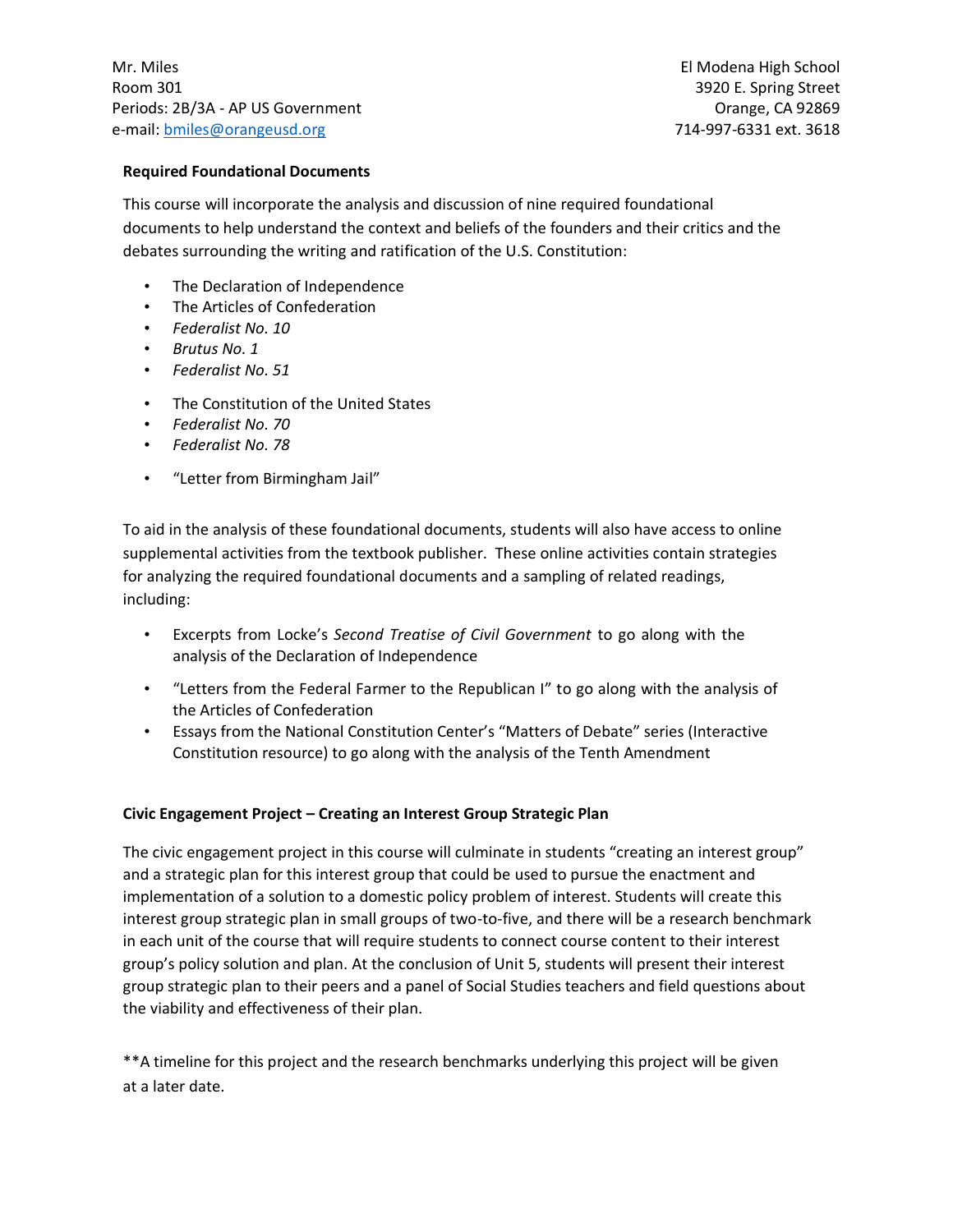# **Grading Policy**

Your grade is the sum of points from the variety of assignments consisting of class work, homework, tests, quizzes and projects. The grades will be weighted in the following areas and scaled as follows:

Tests (25%)- The questions for the tests will be in multiple-choice and FRQ formats that reflect the style, format and content expected on the AP test. The questions will be detailed and require a thorough knowledge of the course material (vocabulary and concepts), foundational documents, and SCOTUS cases. It is suggested that students read and review each section at least twice prior to a test or quiz.

Quizzes (20%)- There will be quizzes weekly assessing students on the assigned reading, vocabulary and concepts of the week. These quizzes will be in various formats including multiple-choice, short answer, and others. It is suggested that students read and review each section at least twice prior to a test or quiz.

# *\*\*\*Tests and quizzes may be given online or on paper/scantron depending on the content and type of assessment\*\*\**

Free Response Questions/Argumentative Essay (15%)- Throughout the year, various FRQ's and essays will be assigned to assess content, work on writing and analysis skills, and to prepare students for the type and scope of questions asked on the AP Exam. These questions will include core materials but will ask students to explain and apply course material (vocabulary and concepts), foundational documents, and SCOTUS cases.

Class Participation (10%)- Class participation is a key part of this course. Without respectful thoughtful discussion it is impossible to understand key concepts and apply varying views to US Government and Politics. Participation will require understanding of key concepts and ideas and the application of them to class topics, current events and other discussions. These points can also be negative for lack of participation or distractions to class discussion. Also, please see Classroom Expectations for participation guidelines.

Homework (20%)- The main homework for the class will directly correlate to the assigned reading. Reading is an essential part of college course and for the understanding of the course material. Homework assignments can be assigned daily and will be used as a way to assess students' understanding of course content, concepts and assigned reading.

Civics Project (10%)- The Civics Project is a required component of the new AP curriculum for College Board. The project will primarily be completed following the AP Exam and will be used in place of a final end of term exam. Please see the Civics Project. section in the course outline for more information.

- $A = 100-90%$
- $B = 89-80%$
- $C = 79-70%$
- $D = 69-60%$
- $F = 59\%$  and below.

**(If you are caught cheating, you will receive an automatic "0" and disciplinary action will be taken.)**